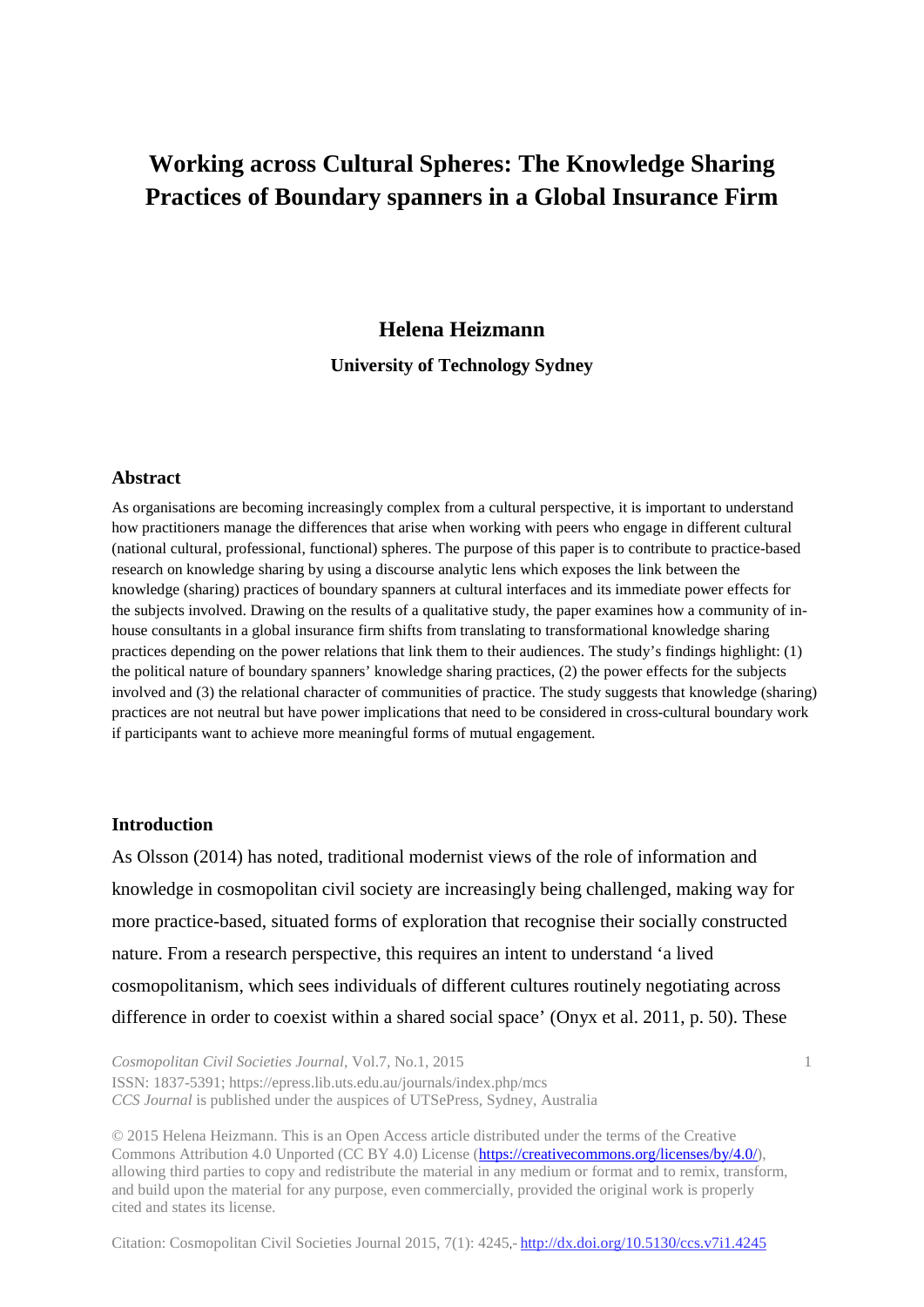negotiations occur at the interfaces of multiple cultures such as national culture, organisational culture, professional culture and/or functional culture (Sackmann 1997; Sackmann & Phillips 2004; Saunders et al. 2010), involving complex cross-community boundary spanning situations where different knowledge(s), values and beliefs come into contact. Cross-cultural research increasingly recognises that such boundary work does not occur in a power vacuum, but rather transports, reinforces and/or transforms power relations that need to be considered if we are to better understand the nature of collaboration in a globalised world (Primecz, Romani & Sackmann 2011). However, the link between power and knowledge (sharing) practices in bridging such 'cultural spheres' (Schneider & Barsoux 2004) is not yet well understood (Hislop 2013).

This paper draws from the insights of a qualitative private sector study on organisational boundary spanners to provide a more comprehensive understanding of power effects in relation to knowledge sharing. The paper seeks to address the following research question: How are the knowledge (sharing) practices of boundary spanners at cultural interfaces connected to relations of power? In addressing this question, the paper offers insight into the knowledge sharing relationships between (1) Australian head office and Pacific Island staff (a cultural interface rarely explored in the knowledge management and cross-cultural communication literature, as well as (2) between Human Resources practitioners and line managers in various Australian business units. The paper contributes to the practice-based literature on knowledge sharing by using a discourse analytic lens which exposes the link between knowledge (sharing) practices and its immediate power effects for the subjects involved. It is argued that, rather than taking the cultural unity of organisations for granted, attention should be paid to the ways in which the knowledge practices of boundary spanners bring about a particular fabric of interdependencies between communities, discursive positions, and practices. The paper's findings highlight how boundary work involves the translation and/or transformation of knowledge at cultural interfaces.

While the notion of boundary spanning has its roots in corporate sector research (Aldrich & Herker 1997; Ancona & Caldwell 1992) the topic has been recognised as equally central to collaboration within and across third sector organisations (Isbell 2012; Leung 2013), thus the paper will discuss implications beyond its immediate locus of study. Following this introduction, the second section outlines the practice-based conceptual framework on knowledge sharing across multiple cultures (Sackmann 1997) or 'spheres' (Schneider &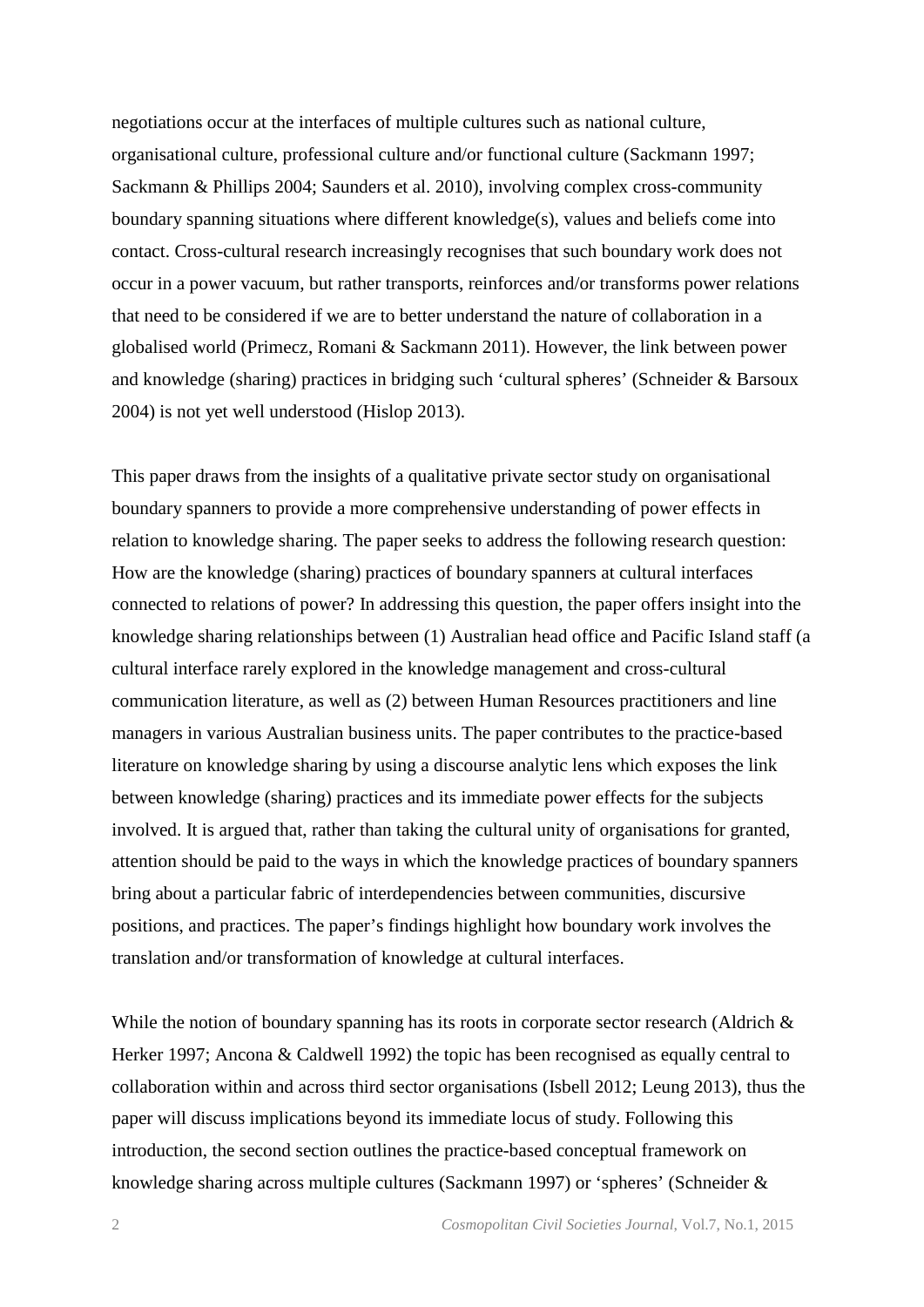Barsoux 2004). The third section outlines the methodology of the study and presents its empirical findings. The fourth and fifth sections provide a discussion and conclusion.

#### **Conceptual Framework**

In recent years, the practice-based turn in the wider social sciences (Schatzki, Knorr-Cetina  $\&$ von Savigny 2001), practice-based studies in organisation studies (Gherardi 2000; Nicolini, Gherardi & Yanow 2003), and the 'information practices' discourse in information studies (Savolainen 2007) have promoted a shift in perspective towards analysing workplace knowledge sharing not in functionalist-structural terms but by paying attention to the fluid social relations among practitioners that emerge from an engagement within and across shared domains of practice.

Conventional approaches conceptualise knowledge sharing and learning as the transfer of knowledge from a sending to a receiving person. They are rooted in the classic information transmission model, which views communication primarily as a mechanical process, in which a message is first constructed and encoded by a sender, then transmitted through a channel, and finally received and decoded by a receiver (Shannon & Weaver 1949). Ever since the interpretive turn of the 1980s, this mechanistic view of communication has been increasingly criticised for conceptualising knowledge/information as a thing, which is first 'possessed by a sender and then dumped into the heads of receivers as though they were empty buckets' (Foreman-Wernet 2003, p. 5).

Applying a practice-based perspective to knowledge sharing means recognising that the activities which make up a social practice are only the 'tip of the iceberg'. Those activities 'emerge and become visible because lying beneath them is a mass of practical knowledge and discursive (material-semiotic) practices that justify practices as morally and aesthetically acceptable (Gherardi 2009, p. 123). Thus, from a practice-based perspective, knowledge sharing is not simply a matter of asking what, when, where and how knowledge is exchanged, but also of understanding what (and whose) knowledge is deemed legitimate in particular (organisational, professional, national cultural) domains of practice. What is accepted as 'good' practice is the outcome of negotiations about the authority of particular knowledge claims (Foucault 1980).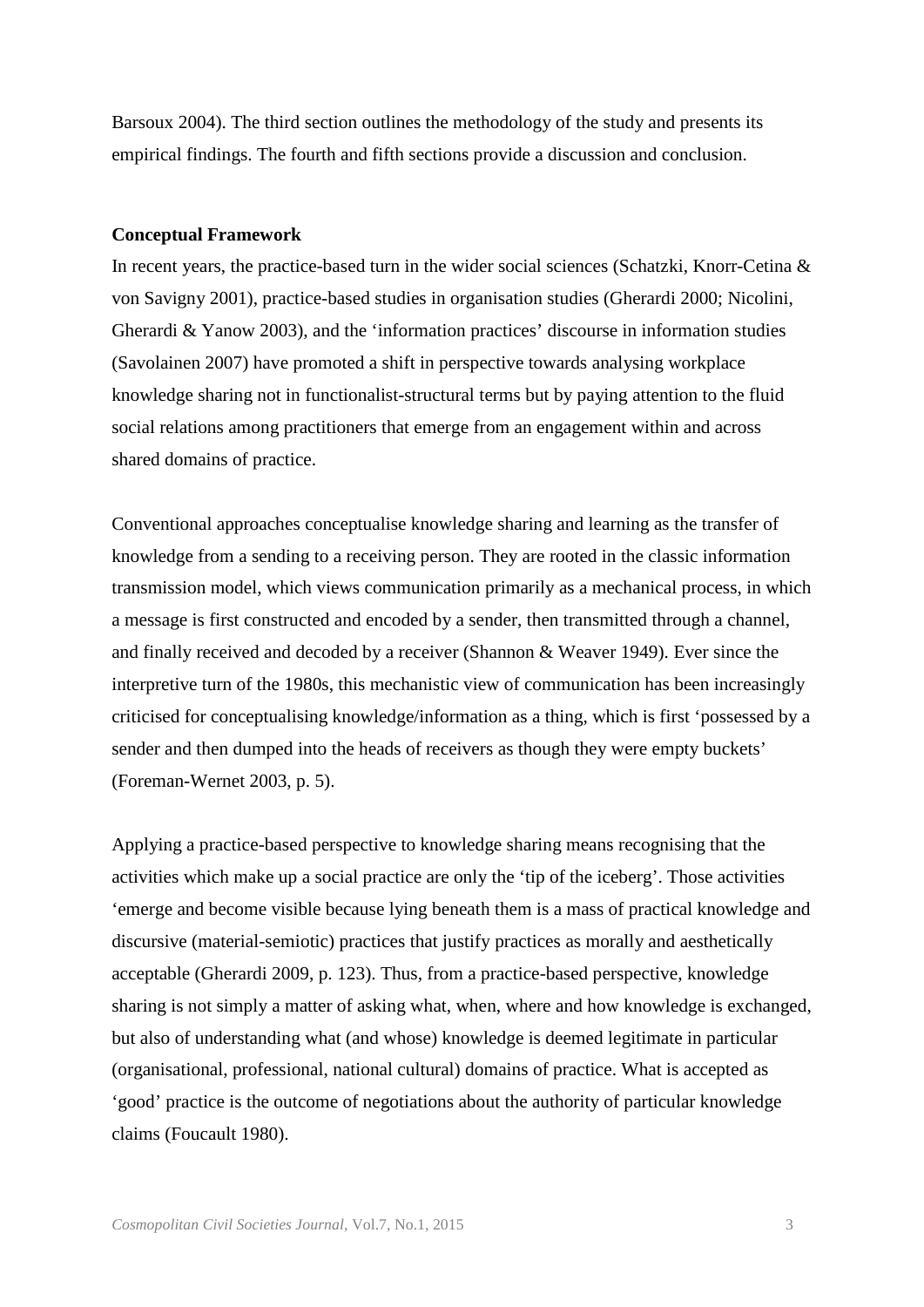Community of practice (CoP) theory challenges the idea that knowledge may be successfully 'internalised' without any engagement in social practice as learning is seen as a by-product of participation in CoPs (Lave & Wenger 1991, p. 35). Lave and Wenger's pioneering work on this topic defines a CoP as a 'set of relations among persons, activity, and world, over time and in relation with other tangential and overlapping communities of practice' (1991, p. 98). Through collaborating in shared practices, people become mutually engaged in a joint enterprise and develop a shared repertoire of cultural resources – they come to see the world through a particular lens (Wenger 1998). CoP members can thus share knowledge without an explicit articulation of the tacit dimension of knowledge, which is embedded in the shared context of practice. Conversely, in the absence of shared practices, knowledge is hard to transfer. 'It [specialised knowledge] becomes "sticky" and therefore dramatically tests the absorptive capacity of the receiver' (Holden 2001, p. 159).

In the context of the global workplace, the 'stickiness' of knowledge constitutes particular issues when knowledge is shared across functions, national and regional offices, or organisations (Gherardi & Nicolini 2002; Heizmann 2011, 2012; Sole & Edmondson 2002). Interactions across such 'cultural spheres' (Schneider & Barsoux 2004) or boundaries tend to be characterised by different identities, epistemic assumptions and world-views (Brown & Duguid 1998, 2001; Carlile 2002, 2004).

#### *Multiple cultures and cross-boundary knowledge sharing*

The multiple cultures perspective emanates from an understanding of culture as a characteristic of all forms of collectives, including for instance the cultures of specific professional, industrial, ethnic, or gender groups (Sackmann 1997). Organisations are seen as complex settings in which many cultural 'spheres' (Schneider & Barsoux 2004) may co-exist at the same time. Cross-boundary contact, from this perspective, involves the negotiation of meaning between different, sometimes competing and contesting values and beliefs, existing within different knowledge traditions and formations (Foucault 1972). As such, the cultural interface is a space which involves both the potential for cross-cultural synergy and conflict. In Nakata's words, as much as the cultural interface is

overlaid by various theories, narratives, and arguments that work to produce ... consensual, and co-operative social practices, it is also a space that abounds with contradictions, ambiguities, conflict and contestation of meanings (Nakata 2007, p. 199)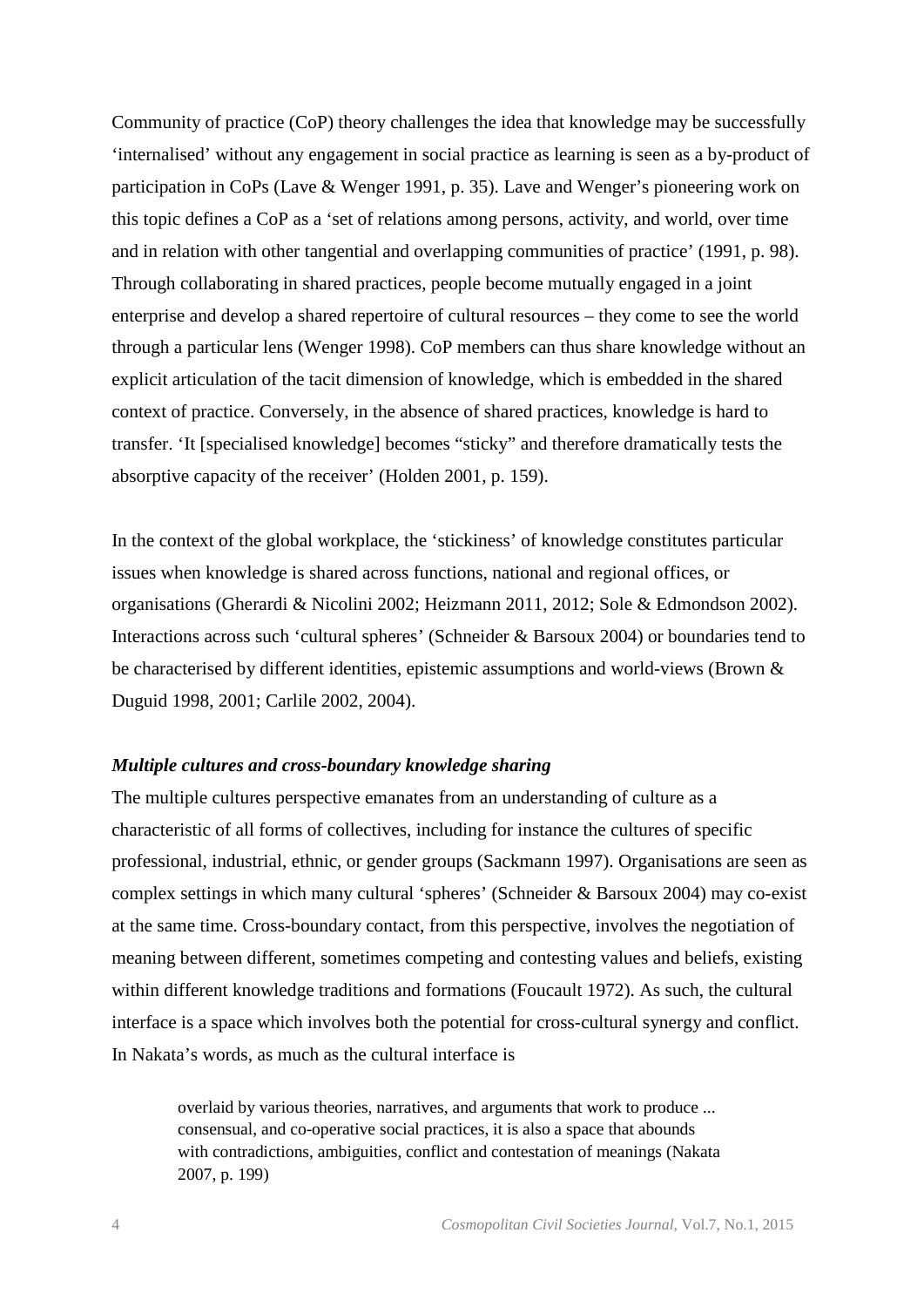One approach that can help to overcome the difficulties of collaboration across cultural spheres is the active involvement of boundary spanners who develop the social relationships between people from different communities of practice (Hislop 2009, p. 195). Such individuals need to understand the specialist domains of both communities and be trusted by its members in order to be able to assume the role of a knowledge broker or translator (Brown & Duguid 1998).

Paul Carlile's work (2002, 2004) has been seminal in providing a theoretical framework for boundary spanning knowledge (sharing) practices. His empirical studies focus on knowledge sharing across organisational functional boundaries in the context of new product development. Based on an ethnographic study of four different units (sales/marketing; design engineering; manufacturing engineering; and production), Carlile was able to show that knowledge is structured and interpreted differently in different organisational areas. Of particular interest to this paper is his distinction between semantic and pragmatic boundaries. At a semantic boundary, knowledge sharing can be challenging as actors interpret the same knowledge differently. They will thus need to develop a mutual understanding of these interpretive differences – a process which boundary spanners can promote through the 'translation' of meaning. However, knowledge sharing becomes even more complex when actors do not only encounter different interpretations but also different interests that are 'at stake' (Carlile 2004, p. 559). Carlile describes such boundaries as pragmatic boundaries which require one party to change and/or adapt their knowledge ('transformation'). As we shall see in the study, boundary spanners can transform domain-specific knowledge by reframing it in the interests of target audiences.

#### **The Study**

#### *Data and methods*

The findings presented in this paper are drawn from an inductive case study (Yin 2009) which sought to explore knowledge sharing issues and enablers in a global insurance corporation with a particular focus on cultural interfaces. The study involved 17 semistructured, in-depth interviews with a group of in-house consultants in the area of Human Resources Business Partnering (HRBP), Learning and Development (L&D), and Communications (Comms). This community of practitioners was considered particularly interesting for the purposes of the study since a large part of their work involved interacting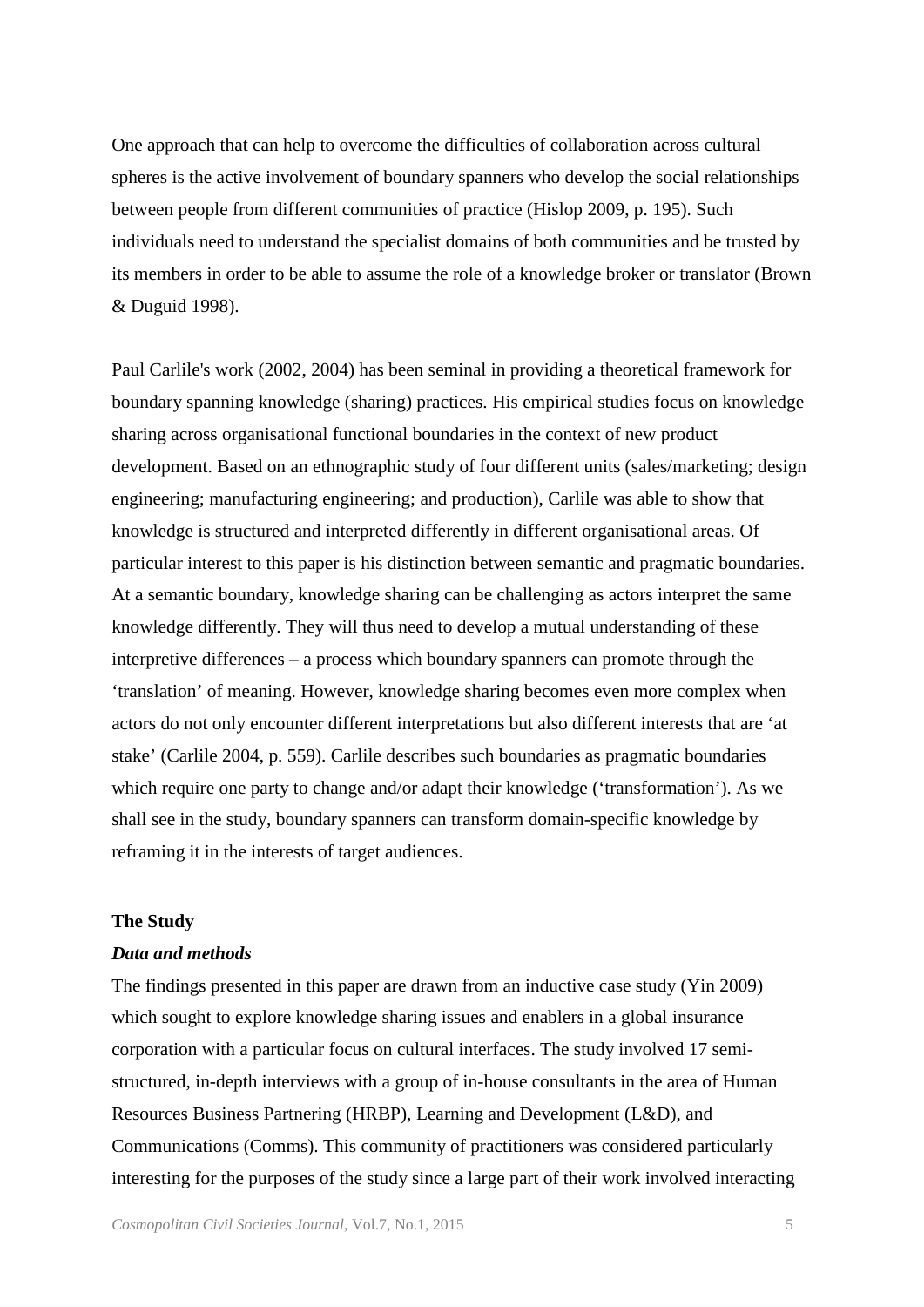across functional, regional, or national boundaries. Functionally, the consultants operated as part of the organisation's Human Resources (HR) group. Their tasks ranged from delivering staff induction seminars on corporate culture, planning and implementing leadership development, talent management, and workforce planning, to consulting specific business units on HR and communication matters. According to strategic documents, the joint purpose of these practitioners constituted the transformation of the organisation into a 'high performance organisation'. Starting with an initial group of five consultants who collaborated closely with each other, further participants were selected drawing on the participants' strong informal practice-related contacts through a snowball sampling method (Minichiello 1990). This sampling approach was considered particularly useful in order to identify a community of practitioners that was interconnected through their joint engagement in shared domain of practice (Wenger 1998).

All of the interviews were digitally recorded and lasted, on average, 60-90min. Interview studies have been criticised for eliciting mainly opinions rather than giving insight into behaviours (Kvale 1996, p. 292). The interviews therefore were guided by an approach that focuses on the participants' experiences of everyday work incidences, starting with descriptions of actual behaviours and, thereafter, exploring more closely the participants' interpretations of the situation (Sundin 2001) and what they saw as important in enabling successful knowledge sharing relationships. In addition, the study involved observation of meetings and staff induction workshops and sourcing of organisational documents to inform the interviews. The data were analysed with a critical-interpretive approach to discourse analysis (Heracleous 2004; Phillips & Hardy 2002) and guided by the question of what discourse(s) dominated the participants' speech in the context of different knowledge sharing relations. To illustrate how the consultants' knowledge (sharing) practices were connected to power relations, I focus on two knowledge sharing relationships: (1) with staff in the company's Pacific Island operations and (2) with line managers in various Australian business units. One limitation of the study was that it did not include the voices of the respective co-workers (e.g. line managers and Pacific Island co-workers). Therefore, an assessment of the impact of the consultants' knowledge (sharing) strategies from their counterparts' perspective, i.e. whether they generated counter-narratives and resistance or compliance, did not form part of the analysis.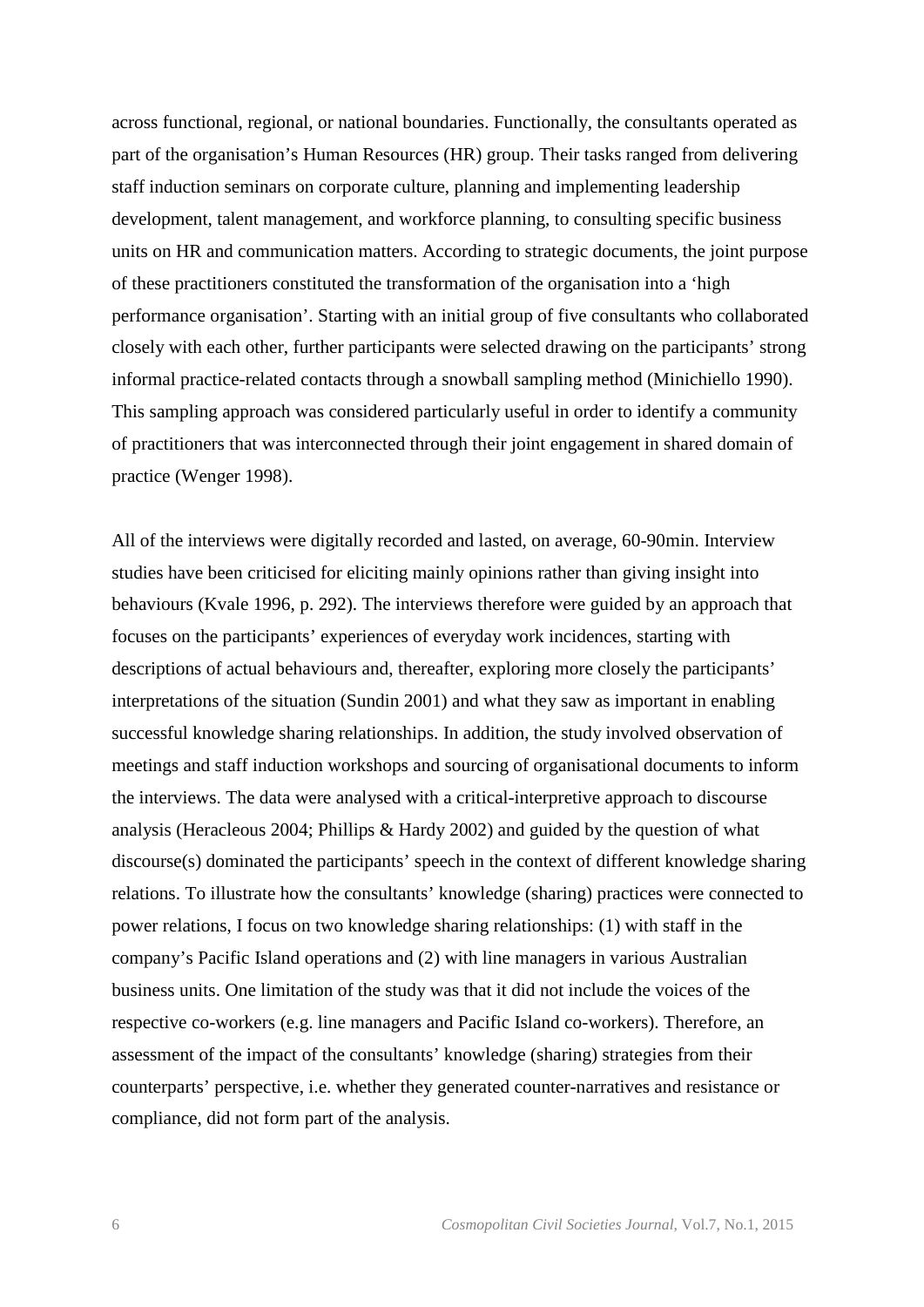## *Findings*

The participants offered many examples that highlighted the difficulties of sharing knowledge when common frames of reference existed only partially or not at all. However, what became particularly evident was the presence of two differing discourses in the participants' accounts:

- a discourse around the need for corporate standards that was prominent when consultants spoke about their interactions with staff in the Pacific Island operations and
- a discourse of cultural adjustment that featured heavily when consultants spoke about their interactions with line managers of various business units in the Australian operations.

## *The 'corporate standards' discourse*

One example of the corporate standards discourse could be seen when a consultant explained the difficulties of implementing HRM (Human Resource Management) policies in a subsidiary in Papua New Guinea to ensure regular office hours. According to the participant, discussing this type of information with local staff was a particularly challenging part of their role:

Sometimes you've got to deal with talking to someone about being always late, or taking additional time off over lunch. …Some of them just, you know they don't realise that they've got to be in an office by a certain time. …it's challenging to see that because here we are in Australia where we need to get to work on time, we've got an hour for lunch.

What is evident in this particular statement is a positioning of 'us' and 'them' where the behaviour of local staff ('them') is constructed as deviant from the standards set by the Australian head office operations. Another consultant related how working with staff in the Pacific Islands frequently required raising issues around dress code.

People turn up with sort of shorts and thongs because that's the culture over there, but it's not the company culture. So we have to sometimes reinforce what the company culture is and make sure that that sort of overrides the local culture, because the local culture is that you would turn up to work in shorts and thongs and a t-shirt.

Discursive claims such as '*we have to…reinforce*' and '*they don't realise*' were statements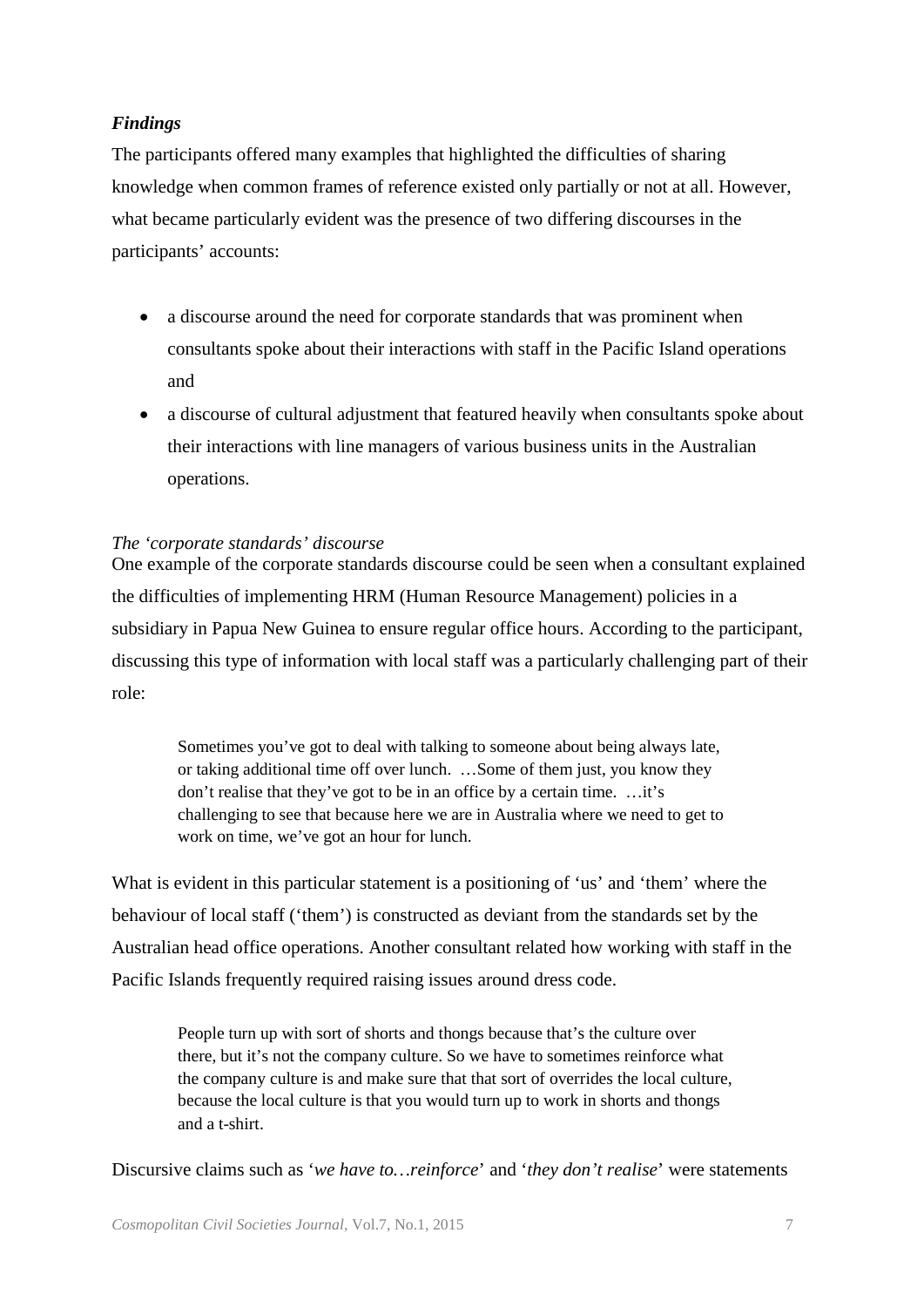that attributed less power and authority to the cultural 'other'. In both examples, the construct of a homogenous company culture (shaped by head office standards) was drawn upon in legitimating the '*overriding*' of local cultural practices.

When asked how they dealt with the tensions arising from efforts to establish corporate standards, participants highlighted the need to communicate messages in ways that they felt were sensitive to language barriers ('*I did a lot of "so, what I'm hearing you say is", "can I just check my understanding"?*') and cultural differences ('*We ended up sending out a bulk email with information about the dress code, because even though we knew who they were, you shouldn't single people out over there.*') These examples showed an awareness of the complexities of interacting across cultural spheres and an adjustment in communication style. However, at the same time, this did not alter the prevailing influence of the corporate standards discourse in the consultants' speech with its hegemonic power effects on local staff.

#### *The 'cultural adjustment' discourse*

An important part of the participants' role was working with line managers across a number of business units of the Australian operations (e.g. IT, Finance, various insurance divisions) and supporting the implementation of a range of HRM practices (e.g. talent management, performance development, and engagement surveys). This involved working at the cultural interface of a number of professional and/or functional cultural spheres which were not always easily reconciled.

We might as well be speaking Dutch to these guys [IT]. You know, they don't understand necessarily that language and the need for that change... And if you reverse that it would be the same. … If someone from IT talks to me about what they do it's "bla bla bla", that's all I hear is "bla bla bla".

The discourse that dominated the participants' speech when discussing their interactions with line managers could be characterised as a discourse of *cultural adjustment*. Contrary to the corporate standards discourse, the main emphasis was here on positioning themselves as '*partners*' of management and '*influencing*' line managers to accept HRM practices.

We set ourselves up as partners to work with the business and the key part of our role is to drive cultural change, help the business to manage their people better and get most out of their people.

And I guess as we aspire to become a High Performing organisation, do it through building relationships and influencing, rather than being enforcing.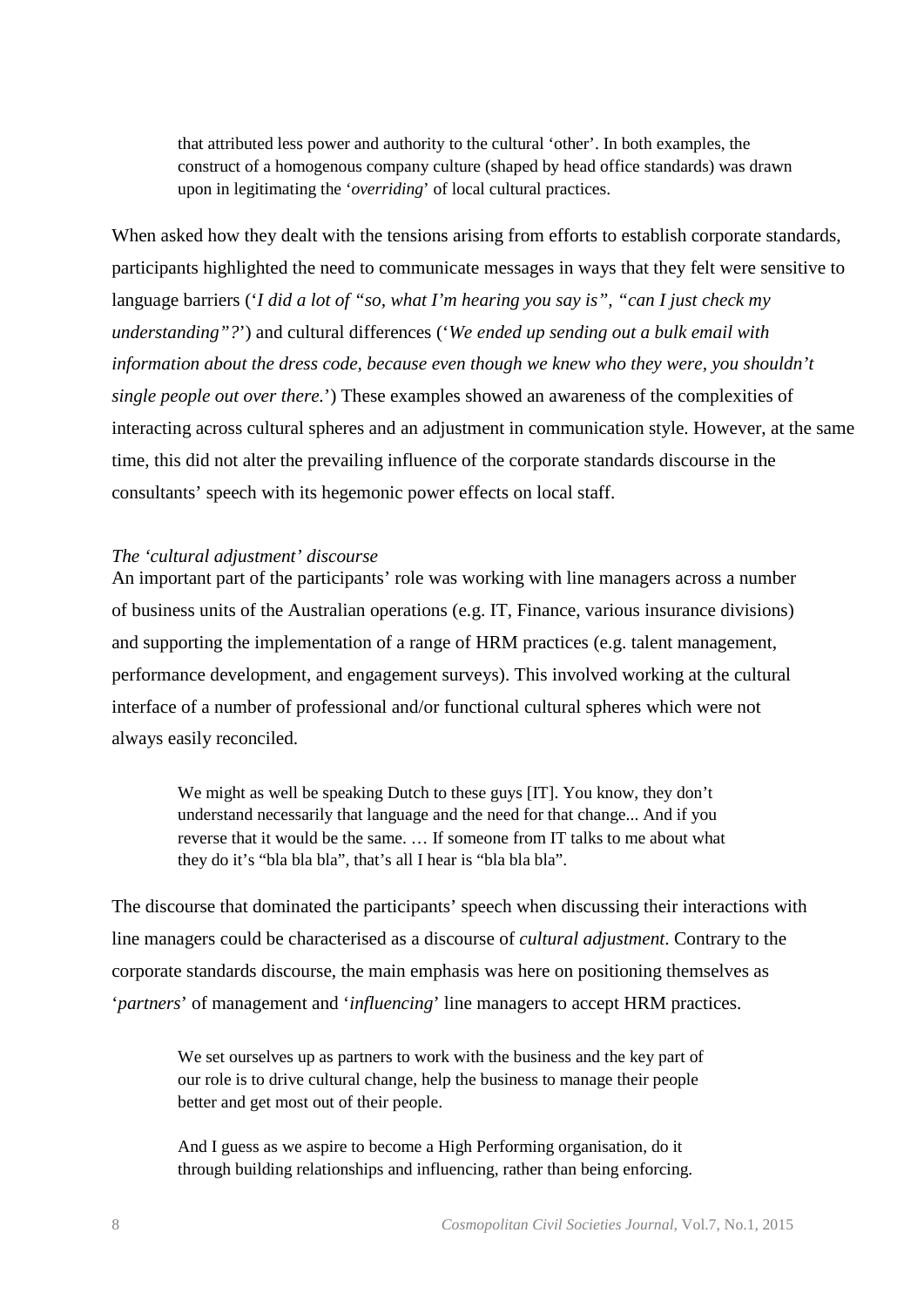For instance, one participant explained how sharing knowledge was becoming increasingly challenging when interacting with line managers in other business units who were unfamiliar with, and perhaps less receptive to the HR '*philosophy*'.

Within that world [of HR] we're pretty well connected now, and we have a fairly good understanding of what each different area is doing and what the key projects are … we know the philosophy behind it. … As you get further away from that circle of HR, there's less understanding of that. And so you have to do a lot more of that filling in of the *why* [emphasis added] and the process stuff about how we're doing it.

The participant's account highlights the need to explain, and more importantly, '*justify*' HR initiatives when working with line managers – rendering the translation of knowledge into a matter of framing knowledge in the interests of the clients' perspectives. '*You'd wanna put it in their language if you can. So if you're trying to sell an idea you sell it through the business impact for example.*' In a similar vein, a communications consultant related how he would always give written communications about a change project with the IT department to an IT practitioner for proof-reading. This was because he had realised that the IT group had their own way of verifying the '*veracity of information*' which involved a thorough scrutinising of texts for everything which sounded like '*fluffy*' HR talk. Asking for feedback was thus not simply a way of seeking input but also a mechanism of social legitimation. As credibility did not exist at the outset, it had to be established in a two-way process with people from within the IT community: '*I've learned that you must have a foot in either camp, if you're going to share knowledge.*' What is evident in the previous examples is the consultants' intensified need for adapting knowledge (sharing) practices in a context where the authority of knowledge may be challenged. In contrast with their accounts of working with Pacific Island staff (characterised by efforts to assert dominance), the consultants' discourse manifested a struggle for equal partnership in their relations with line managers.

### **Discussion**

The purpose of this paper was to examine the link between the knowledge (sharing) practices of boundary spanners at cultural interfaces and power relations. The discourse analytic focus on boundary spanners' interpretations of their knowledge sharing relations revealed three important issues.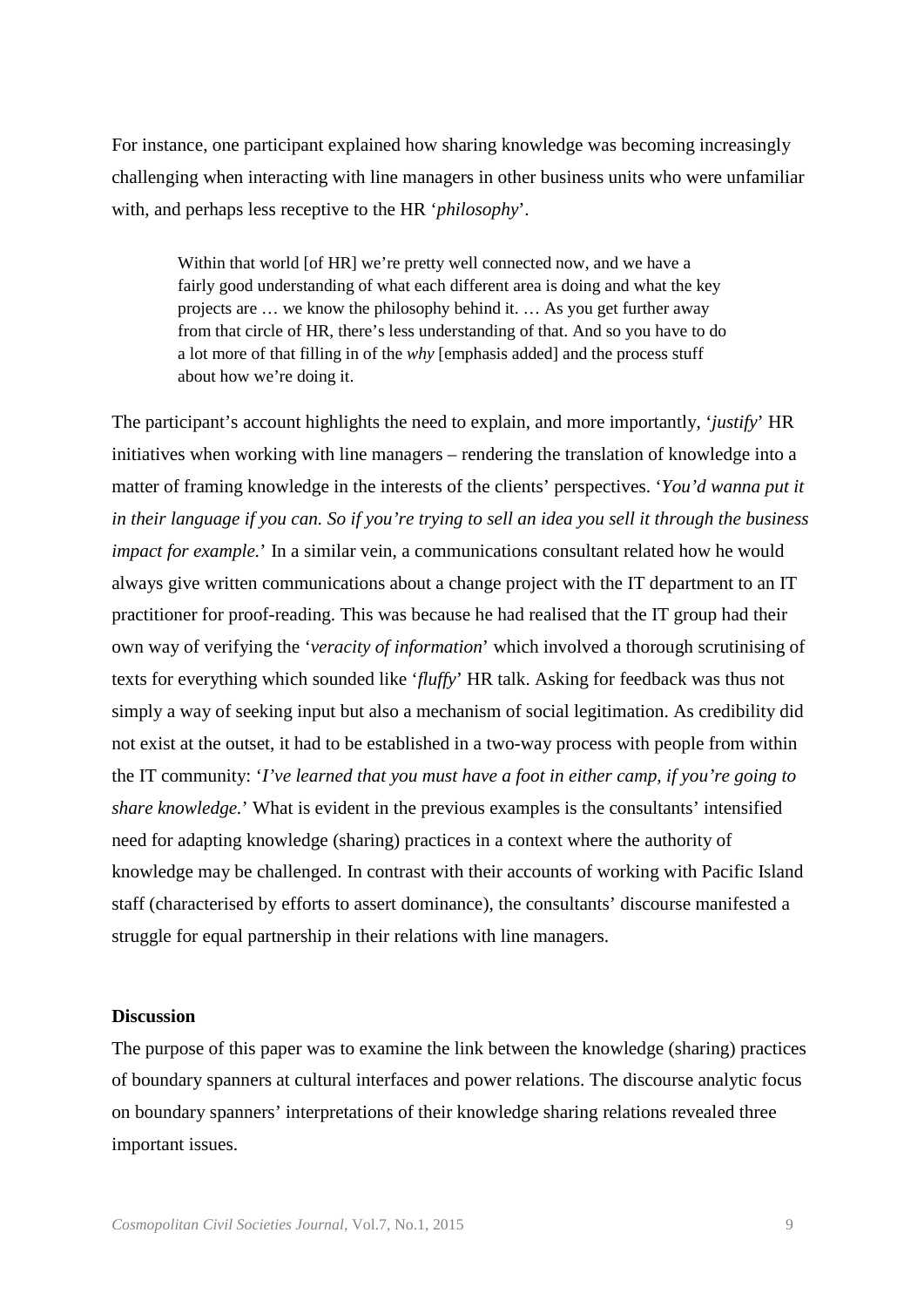Firstly, knowledge sharing at cultural interfaces is never a 'power-free' process as its participants operate in a broader socio-cultural and political context that shapes their discursive practices. As became evident in the findings, the consultants' prevailing discourse shifted depending on the cultural interface at which their boundary work was enacted: from a 'corporate standards' discourse that gave authority to cultural norms constructed by head office and positioned Pacific Island co-workers as the 'other' (Hall 2003); to a 'cultural adjustment' discourse that constructed a collective identity of partnership between consultants and line managers with the purpose of influencing line managers to adopt HRM practices. Intertwined with their discursive practices, the consultants' knowledge sharing practices shifted as well: from 'translating' practices (Carlile 2004) such as paraphrasing information, checking understanding among local staff and sending out explanatory emails about cultural norms; to 'transformational' (Carlile 2004) practices such as adapting to their counterparts' (i.e. line managers') language and belief system, seeking to understand their needs in dialogue and using the received feedback to legitimate HRM knowledge. What becomes apparent is the following: how knowledge is shared and received in a cross-cultural boundary situation depends on processes of intersubjective validation among the parties who may switch flexibly between the discursive repertoires of different cultural spheres to legitimate their actions.

Secondly, the discursive practices at cultural interfaces are linked to immediate power effects for the subjects involved. As could be seen in the study's findings, the discursive shift from 'enforcing' to 'influencing' at the two cultural interfaces signalled (and reinforced) a shift in power relations and discursive positions among the consultants and their counterparts. In the case of working with staff in the Pacific Islands, the consultants attributed deviant behavior to ethnicity, engaging in a process of 'othering' (Hall 1997). In doing so, the consultants embodied (and relied on) the authority of a head office discourse which rendered the truth claims of local staff less powerful. Intra-organisational, geo-centric differences translated into power dynamics or, as Yanow (2004, p. S22) puts it: 'From the perspective of organizational 'centres', the further from the centre, the less power and status one is perceived to have and the less legitimacy is accorded to one's knowledge.' In the case of collaborating with line managers in various departments and occupational specialisations, the consultants' vantage point was a different one. Their focus was on influencing line managers to adopt HRM (rather than enforcing these practices), yet they also had to contend with line managers' resistance and instances in which the credibility of HRM knowledge came to be contested.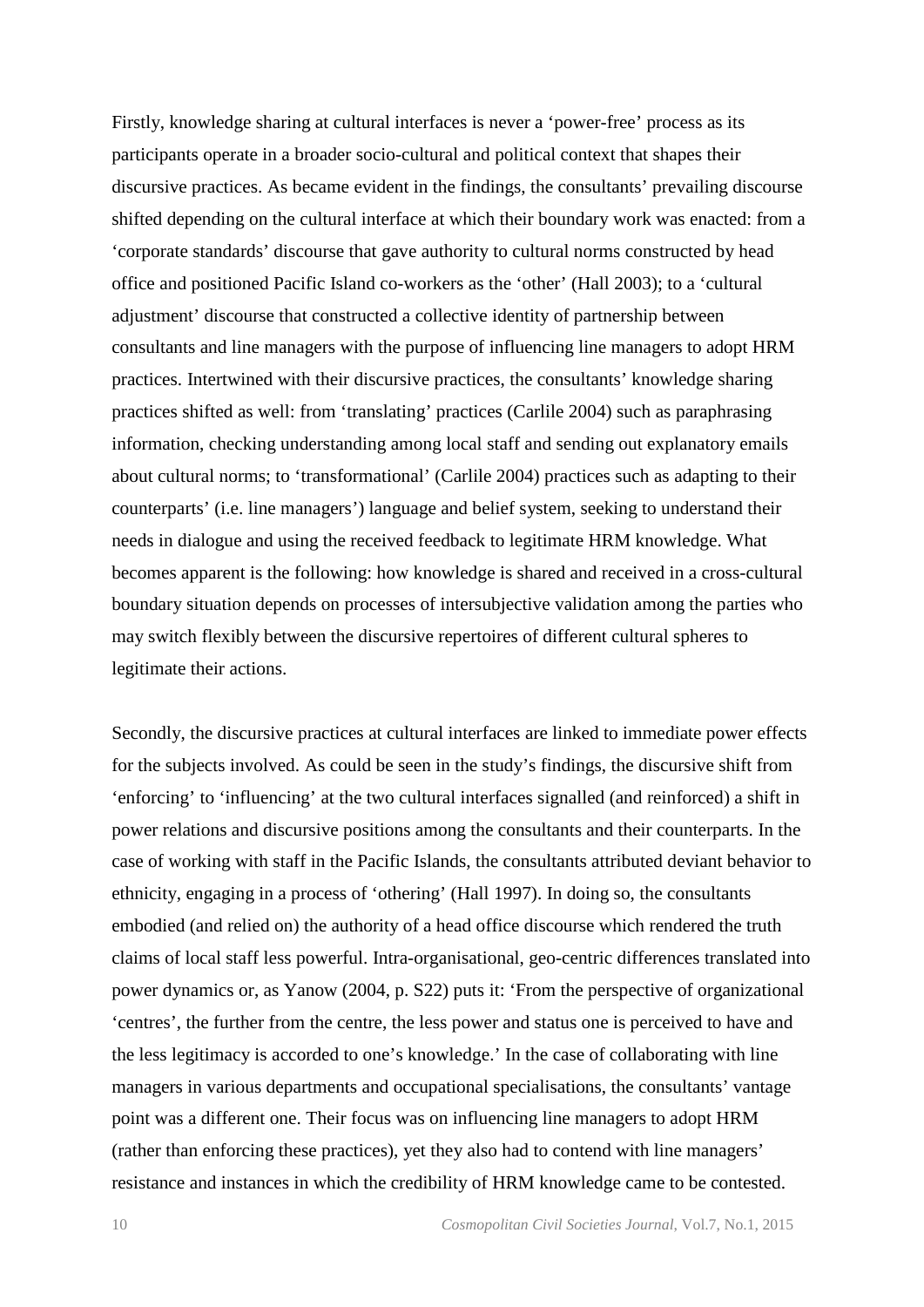This dynamic is perhaps best understood in the broader context of the precarious standing of HR professionals in relation to line managers highlighted in the HRM literature (Legge 1995; Wright 2008).

Finally, the study's findings highlight how the shift from practices of translation to practices of transformation (Carlile 2004) and its associated power dynamics have implications for the very nature of communities of practice. While the community of in-house consultants and their knowledge (sharing) practices could be seen as hegemonic in relation to Pacific Island staff, their relation with line managers was characterised by a much stronger dependency, given their need for managerial 'buy-in' in HRM. It is here that we can see the importance of a critique of functional-managerialist conceptions of communities of practice that reify the community, rather than recognising its relational character (Østerlund & Carlile 2005). As Gherardi has noted, community and its boundaries should not be presupposed, but understood and studied as an effect that is 'realised through the discursive practices of its members' (Gherardi 2006, p. 110). The role of boundary spanners in this context has been overlooked and thus, drawing from the study's insights, it is suggested that future research pay more attention to the ways in which the knowledge practices of boundary spanners bring about a particular fabric of interdependencies between communities, discursive positions and practices.

#### *Broader implications*

The consultants' relations with Pacific Island staff did not appear to 'scale up' to the kind of meaningful connections envisaged from a perspective of everyday cosmopolitanism (Onyx et al. 2011) and it is hard to imagine how this would be realised within the constraints of hegemonic discourse. Boundary spanners need to build trust with their counterparts (Brown & Duguid 1998) and this requires an interest in learning about cultural differences and a willingness to negotiate them in regular and sustained dialogic interactions (Isaacs 1999). In the case of the consultants' boundary work with line managers the consultants displayed a willingness to engage and transform knowledge, yet these efforts were not always reciprocated by their clients. As a result, the consultants' boundary work became predominantly about the legitimation of the HRM project (Mueller & Carter 2005), rather than about realising more genuine forms of mutual engagement.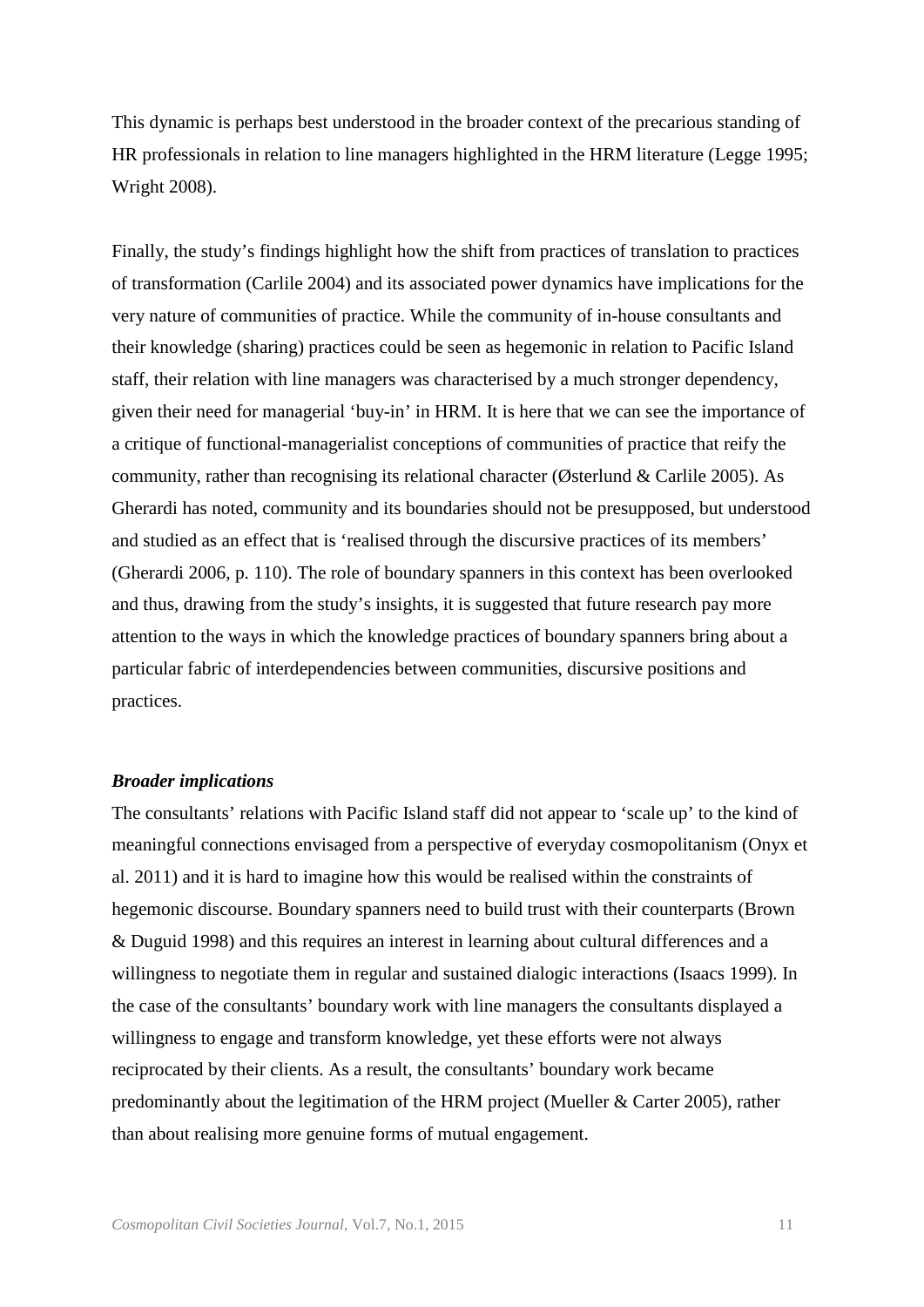While these power dynamics were prominent in the case organisation, they are not confined to the private sector. In spite of the participatory philosophy that commonly underpins crosscultural partnerships in the third sector, in practice, these are often undermined by perceptions of power and status differences that hinder two-way knowledge sharing and learning (Girgis 2007; Mansell 2010; Powell 2006). For instance, capacity development projects in developing countries require Western actors and their local counterparts to bridge existing power differentials (Heizmann, Fee, and Gray 2014). By using practice-based and discursive perspectives, future research in this area could go much further in exposing such power effects. Unpacking the discursive and socio-material practices in which people engage when working at cultural interfaces can be the starting point for social action, by (1) rendering visible the power relations and effects in which actors are involved, and (2) bolstering voices that have received limited legitimacy up to this point. On a more pragmatic level, such research could help uncover the boundary spanning strategies that actors draw upon to counter perceived power differentials and build more mutually engaged forms of collaboration.

#### **Conclusion**

The findings presented in this paper were gained through a qualitative methodology, which seeks to enrich and widen the body of in-depth contextual knowledge on a particular topic, rather than claiming statistical generalisability in and of itself (Kvale 1996, p. 289). As such, the links highlighted in this paper between the knowledge (sharing) practices of boundary spanners at cultural interfaces and power relations may offer impulses for the analysis of boundary work in a range of culturally complex spaces (e.g. aid & development work, social movements, inter-organisational collaborations). What has become evident in the provided examples is that, when people cross cultural spheres, their collaboration efforts are situated within a discursively and politically shaped environment in which they cannot help but participate; indeed, it is the participants' narratives and discursive positioning that bring about particular forms of collaboration or non-collaboration, inclusion and exclusion (Hardy, Lawrence & Grant 2005; Hardy & Phillips 1999). Therefore, to reach more meaningful forms of cross-cultural interaction, participants need to engage openly with the discourses of their counterparts as well as be sensitive to the power effects of their own discursive practices.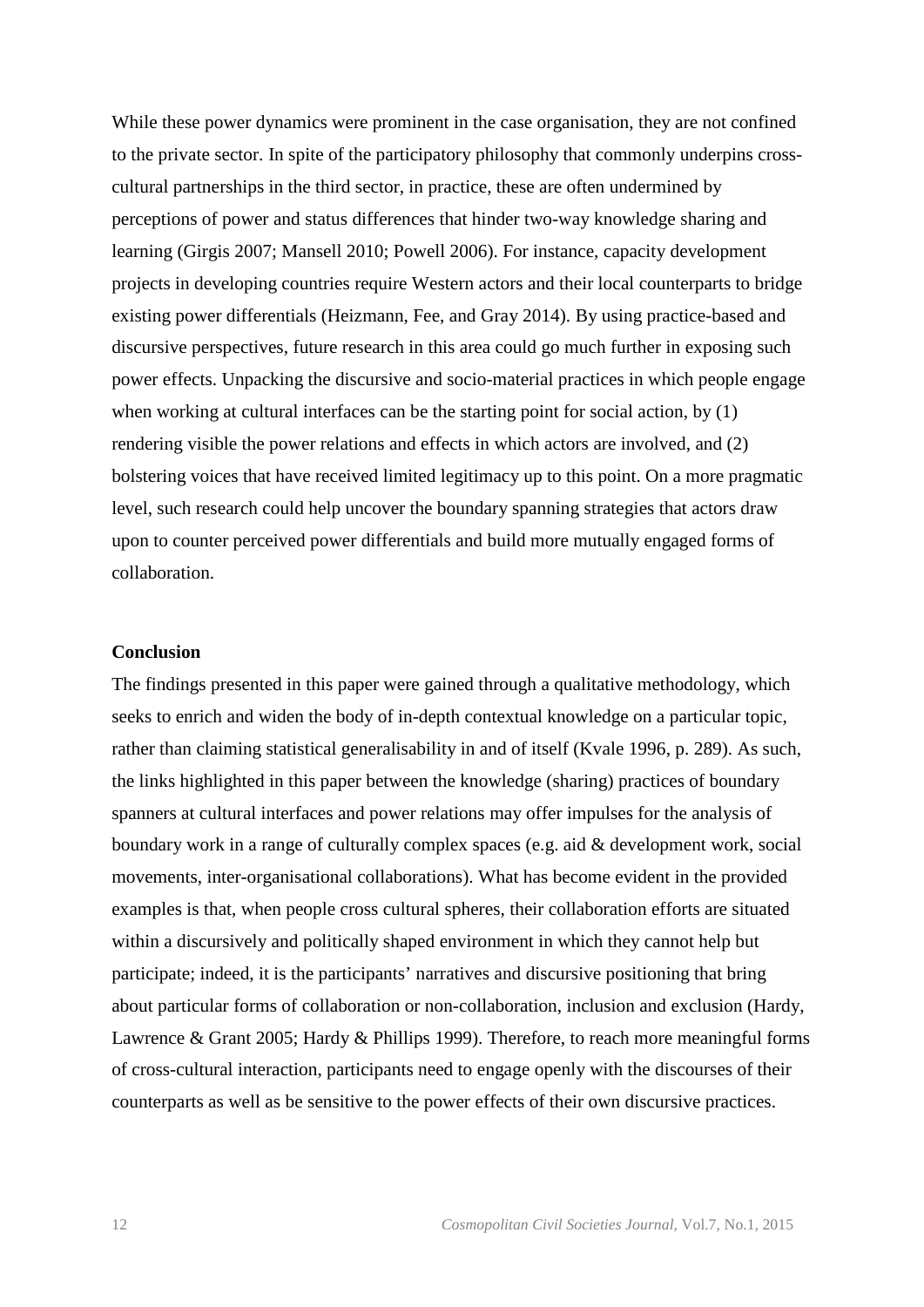#### **References**

- Aldrich, H. & Herker, D. 1997, 'Boundary Spanning Roles and Organization Structure', *Academy of Management Review*, vol. 2, no. 2, pp. 217-30. doi: <http://dx.doi.org/10.2307/257905>
- Ancona, D.G. & Caldwell, D.F. 1992, 'Bridging the Boundary: External Activity and Performance in Oranizational Teams', *Administrative Science Quarterly*, vol. 37, no. 4, pp. 634-65. doi:<http://dx.doi.org/10.2307/2393475>
- Brown, J.S. & Duguid, P. 1998, 'Organizing Knowledge', *California Management Review*, vol. 40, no. 3, pp. 90-111. doi:<http://dx.doi.org/10.2307/41165945>
- Brown, J.S. & Duguid, P. 2001, 'Knowledge and Organization: A Social-Practice Perspective', *Organization Science*, vol. 12, no. 2, pp. 198-213. doi: <http://dx.doi.org/10.1287/orsc.12.2.198.10116>
- Carlile, P.R. 2002, 'A Pragmatic View of Knowledge and Boundaries: Boundary Objects in New Product Development', *Organization Science*, vol. 13, no. 4, pp. 442-55. doi: <http://dx.doi.org/10.1287/orsc.13.4.442.2953>
- Carlile, P.R. 2004, 'Transferring, Translating, and Transforming: An Integrative Framework for Managing Knowledge Across Boundaries', *Organization Science*, vol. 15, no. 5, pp. 555-68. doi: <http://dx.doi.org/10.1287/orsc.1040.0094>
- Foreman-Wernet, L. 2003, 'Rethinking Communication: Introducing the Sense-Making Methodology', in B. Dervin & L. Foreman-Wernet (eds), *Sense-Making Methodology Reader. Selected Writings of Brenda Dervin*, Hampton Press, Cresskill, pp. 3-16.
- Foucault, M. 1972, *The Archeology of Knowledge*, Tavistock, London.
- Foucault, M. 1980, *Power/Knowledge: Selected Interviews & Other Writings 1972-1977*, Pantheon Books, New York.
- Gherardi, S. 2000, 'Practice-Based Theorizing on Learning and Knowing in Organizations', *Organization*, vol. 7, no. 2, pp. 211-23. doi: <http://dx.doi.org/10.1177/135050840072001>
- Gherardi, S., & Nicolini, D. 2002, 'Learning in a Constellation of Interconnected Practices: Canon or Dissonance?', *Journal of Management Studies*, vol. 39, no. 4, pp. 419-36. doi:<http://dx.doi.org/10.1111/1467-6486.t01-1-00298>
- Gherardi, S. 2006, *Organizational Knowledge: The Texture of Workplace Learning*, Blackwell Publishing, Malden.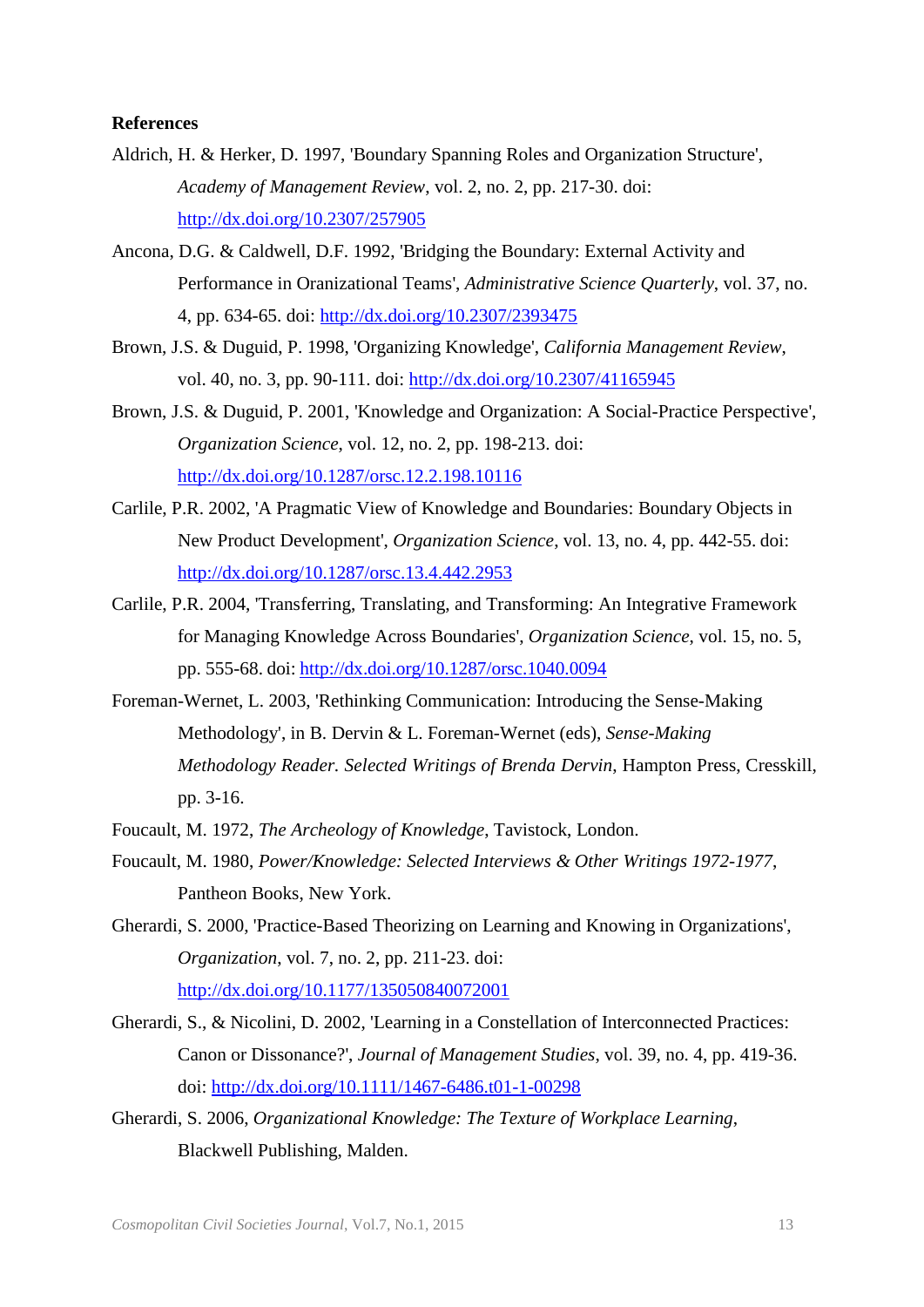- Gherardi, S. 2009, 'The Critical Power of the "Practice Lens"', *Management Learning*, vol. 40, no. 2, pp. 115-28. doi:<http://dx.doi.org/10.1177/1350507608101225>
- Girgis, M. 2007, 'The Capacity-Building Paradox: Using Friendship to Build Capacity in the South', *Development in Practice*, vo. 17, no. 3, pp. 353-66. doi: <http://dx.doi.org/10.1080/09614520701336782>
- Hall, S. 1997, 'The Work of Representation', in S. Hall (ed.), *Representation. Cultural Representations and Signifying Practices*, Sage, London, pp. 13-74.
- Hall, S. 2003, 'The Spectacle of the 'Other'', in S. Hall (ed.), *Representation. Cultural Representations and Signifying Practices*, Sage, London, pp. 223-90.
- Hardy, C., Lawrence, T.B. & Grant, D. 2005, 'Discourse and Collaboration: The Role of Conversations and Collective Identity', *Academy of Management Review*, vol. 30, no. 1, pp. 58-77. doi: <http://dx.doi.org/10.5465/AMR.2005.15281426>
- Hardy, C. & Phillips, N. 1999, 'No Joking Matter: Discursive Struggle in the Canadian Refugee System', *Organization Studies*, vol. 20, no. 1, pp. 1-24. doi: <http://dx.doi.org/10.1177/0170840699201001>
- Heizmann, H. 2011, 'Knowledge Sharing in a Dispersed Network of HR Practice: Zooming in on Power/knowledge Struggles', *Management Learning*, vol. 42, no. 4, pp. 379-93. doi:<http://dx.doi.org/10.1177/1350507610394409>
- Heizmann, H. 2012, 'Workplace Information Practices Among Human Resources Professionals: Discursive Boundaries in Action', *Information Research*, vol. 17, no. 3, Paper No. 532, [http://InformationR.net/ir/517-533/paper532.html.](http://informationr.net/ir/517-533/paper532.html)
- Heizmann, H., Fee, A., & Gray, S. 2014, 'Effective Cross-cultural Capacity Development: The Importance of Boundary Contact Conditions.' Paper presented at the 28th Australian and New Zealand Academy of Management Conference ANZAM 2014, University of Technology, Sydney, Australia.
- Heracleous, L. 2004, 'Interpretivist Approaches to Organizational Discourse', in D. Grant, C. Hardy, C. Oswick & L. Putnam (eds), *The Sage Handbook of Organizational Discourse*, Sage, London, pp. 176-92. doi: <http://dx.doi.org/10.4135/9781848608122.n8>
- Hislop, D. 2009, *Knowledge Management in Organizations*, 2nd edn, Oxford University Press, New York.
- Hislop, D. 2013, *Knowledge Management in Organizations: A Critical Introduction*, 3rd edn, Oxford University Press, Oxford.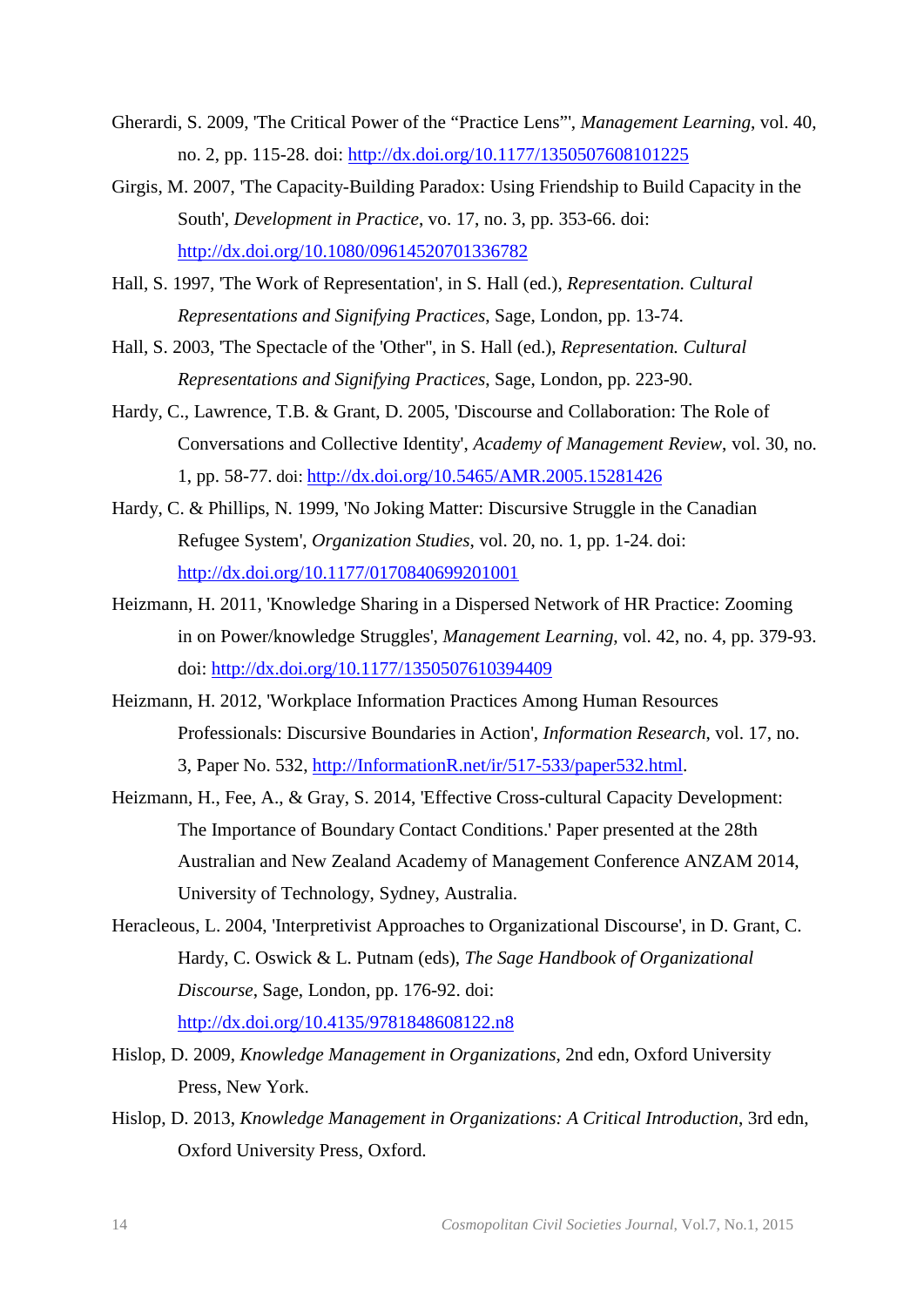- Holden, N. 2001, 'Knowledge Management: Raising the Spectre of the Cross-Cultural Dimension', *Knowledge and Process Management*, vol. 8, no. 3, pp. 155-63. doi: <http://dx.doi.org/10.1002/kpm.117>
- Isaacs, W.N. 1999, *Dialogue and the Art of Thinking Together: A Pioneering Approach to Communicating in Business and in Life*, Currency, New York.
- Isbell, M.G. 2012, 'The Role of Boundary Spanners as the Interorganizational Link in Nonprofit Collaborating', *Management Communication Quarterly*, vol. 26, no. 1, pp. 159-65. doi: <http://dx.doi.org/10.1177/0893318911423641>
- Kvale, S. 1996, *Interviews. An Introduction to Qualitative Research Interviewing*, Sage Publications, Thousand Oaks.
- Lave, J. & Wenger, E. 1991, *Situated Learning: Legitimate Peripheral Participation*, Cambridge University Press, Cambridge. doi: <http://dx.doi.org/10.1017/CBO9780511815355>
- Legge, K. 1995, 'HRM: Rhetoric, Reality and Hidden Agendas', in J. Storey (ed.), *Human Resource Management: A Critical Text*, Routledge, New York, pp. 33-59.
- Leung, Z.C.S. 2013, 'Boundary Spanning in Interorganizational Collaboration', *Administration in Social Work*, vol. 37, no. 5, pp. 447-57. doi: <http://dx.doi.org/10.1080/03643107.2013.827999>
- Mansell, R. 2010, 'Power and Interests in Developing Knowledge Societies: Exogenous and Endogenous Discourses in Contention', *IKM Working Paper*, no. 11.
- Minichiello, V. 1990, *In-depth Interviewing. Researching People*, Longman Cheshire, South Melbourne.
- Mueller, F. & Carter, C. 2005, 'The "HRM project" and Managerialism Or Why Some Discourses Are More Equal Than Others', *Journal of Organizational Change*, vol. 18, no. 4, pp. 369-82. doi:<http://dx.doi.org/10.1108/09534810510607065>
- Nakata, M. 2007, *Disciplining the Savages. Savaging the Disciplines*, Aboriginal Studies Press, Canberra.
- Nicolini, D., Gherardi, S. & Yanow, D. (eds) 2003, *Knowing in Organizations: A Practicebased Approach*, Sharp, New York.
- Olsson, M. 2014, 'Information Practices in Contemporary Cosmopolitan Civil Society', *Cosmopolitan Civil Societies: An Interdisciplinary Journal*, vol. 6, no. 2, pp. 69-93. doi: <http://dx.doi.org/10.5130/ccs.v6i2.3948>
- Onyx, J., Ho, C., Edwards, M., Burridge, N. & Yerbury, H. 2011, 'Scaling Up Connections: Everyday Cosmopolitanism, Complexity Theory & Social Capital', *Cosmopolitan*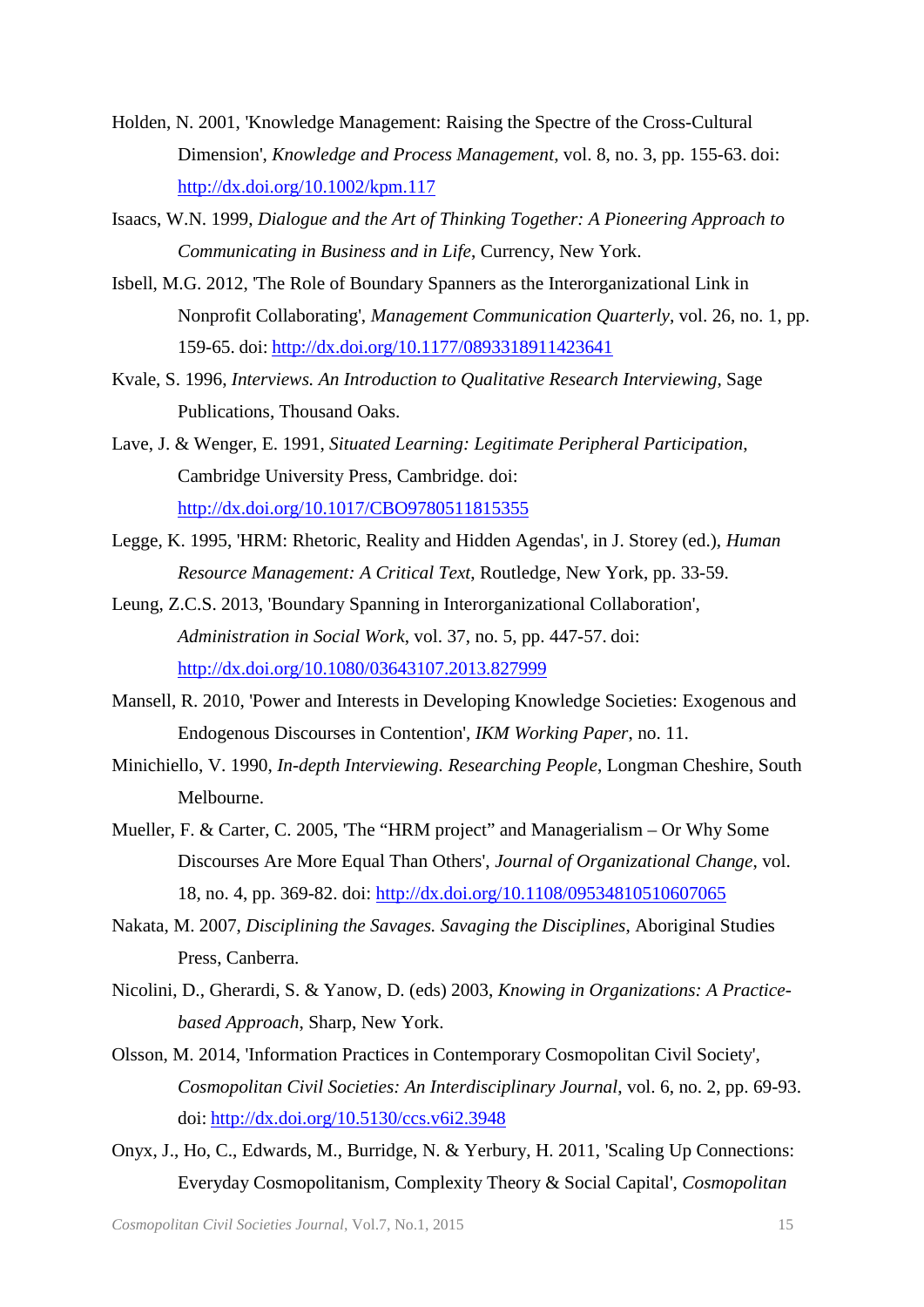*Civil Societies Journal*, vol. 3, no. 3, p. 50. doi: <http://dx.doi.org/10.5130/ccs.v3i3.2180>

- Østerlund, C. & Carlile, P. 2005, 'Relations in Practice: Sorting Through Practice Theories on Knowledge Sharing in Complex Organizations', *The Information Society*, vol. 21, no. 2, pp. 91-107. doi: <http://dx.doi.org/10.1080/01972240590925294>
- Phillips, N. & Hardy, C. 2002, *Discourse Analysis. Investigating Processes of Social Construction*, Sage, Thousand Oaks.
- Powell, M. 2006, 'Which Knowledge? Whose Reality? An Overview of Knowledge Used in the Development Sector', *Development in Practice*, vol. 16, no. 6, pp. 518-32. doi: <http://dx.doi.org/10.1080/09614520600957951>
- Primecz, H., Romani, L. & Sackmann, S. (eds) 2011, *Cross-cultural Management in Practice: Culture and Negotiated Meanings*, Edward Elgar Publishing Limited, Cheltenham. doi:<http://dx.doi.org/10.4337/9780857938725>
- Sackmann, S. (ed.) 1997, *Cultural Complexity in Organizations; Inherent Contrasts and Contradictions*, Sage, Thousand Oaks.
- Sackmann, S. & Phillips, M.E. 2004, 'Contextual Influences on Culture Research: Shifting Assumptions for New Workplace Realities', *International Journal for Cross-Cultural Research*, vol. 4, no. 3, pp. 371-92. doi: <http://dx.doi.org/10.1177/1470595804047820>
- Saunders, M.N.K., Dietz, G., Gillespie, N. & Lewicki, R.J. (eds) 2010, *Organizational Trust. A Cultural Perspective*, Cambridge University Press, New York. doi: <http://dx.doi.org/10.1017/CBO9780511763106>
- Savolainen, R. 2007, 'Information Behavior and Information Practice: Reviewing the "Umbrella Concepts" of Information-Seeking Studies', *The Library Quarterly*, vol. 77, no. 2, pp. 109-32. doi: <http://dx.doi.org/10.1086/517840>
- Schatzki, T., Knorr-Cetina, K. & von Savigny, E. (eds) 2001, *The Practice Turn in Contemporary Theory*, Routledge, London.
- Schneider, S.C. & Barsoux, J.L. 2004, *Managing Across Cultures*, Prentice Hall, London.
- Sundin, O. 2001, 'Information Strategies and Professional Identity: A Study of Nurses' Experiences of Information at the Workplace', *Information Research*, vol. 6, no. 2, pp. retrieved 20 May, 2010, from<http://informationr.net/ir/6-2/ws6.html> .
- Wenger, E. 1998, *Communities of Practice: Learning, Meaning, and Identity*, Cambridge University Press, Cambridge. doi:<http://dx.doi.org/10.1017/CBO9780511803932>